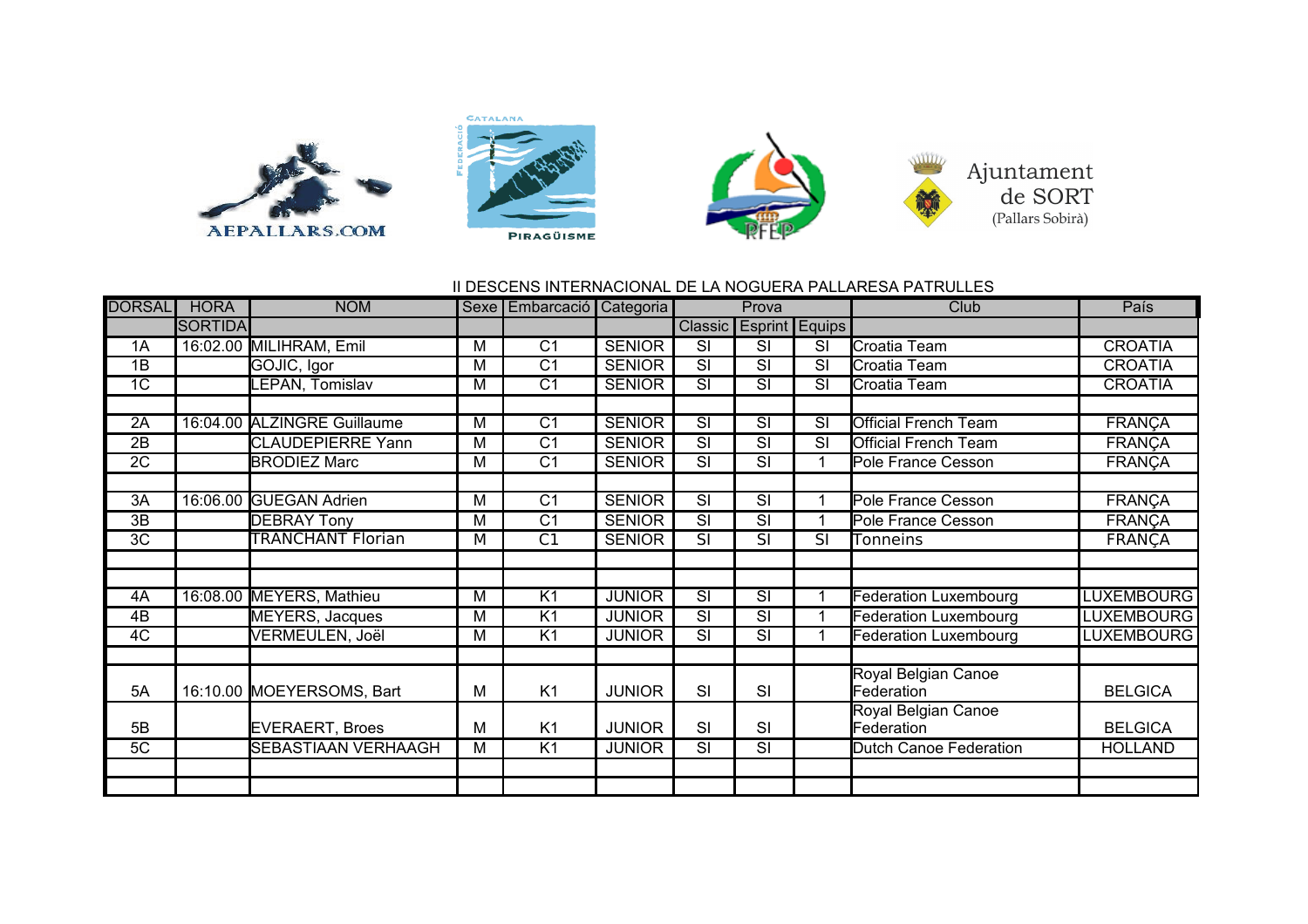| 6A              | 16:12.00 PEETERS, Tine          | F                       | K <sub>1</sub>  | <b>SENIOR</b> | SI                       | SI                       |                          | Royal Belgian Canoe<br>Federation | <b>BELGICA</b>   |
|-----------------|---------------------------------|-------------------------|-----------------|---------------|--------------------------|--------------------------|--------------------------|-----------------------------------|------------------|
| 6B              | <b>DESMET Nathalie</b>          | F                       | K <sub>1</sub>  | <b>SENIOR</b> | SI                       | SI                       |                          | Royal Belgian Canoe<br>Federation | <b>BELGICA</b>   |
| 6C              | MERTENS, Natacha                | F                       | K <sub>1</sub>  | <b>SENIOR</b> | SI                       | SI                       |                          | Royal Belgian Canoe<br>Federation | <b>BELGICA</b>   |
|                 |                                 |                         |                 |               |                          |                          |                          |                                   |                  |
| 7A              | 16:14.00 GASTINEAU Nathalie     | $\overline{F}$          | $\overline{K1}$ | <b>SENIOR</b> | $\overline{\text{SI}}$   | $\overline{\mathsf{SI}}$ |                          | Pole France Cesson                | <b>FRANCA</b>    |
| $\overline{7B}$ | <b>MALATERRE Sixtine</b>        | F                       | K1              | <b>SENIOR</b> | $\overline{\text{SI}}$   | $\overline{\mathsf{SI}}$ | $\overline{\text{SI}}$   | Marseille                         | <b>FRANÇA</b>    |
| $\overline{7C}$ | <b>PARAGE Laëtitia</b>          | $\overline{\mathsf{F}}$ | K <sub>1</sub>  | <b>SENIOR</b> | $\overline{\text{SI}}$   | $\overline{\mathsf{SI}}$ | $\overline{\mathsf{SI}}$ | <b>Official French Team</b>       | <b>FRANÇA</b>    |
|                 |                                 |                         |                 |               |                          |                          |                          |                                   |                  |
| 8A              | 16:16.00 LE BORGNE Charlotte    | F                       | $\overline{K1}$ | <b>SENIOR</b> | $\overline{\text{SI}}$   | $\overline{\mathsf{SI}}$ | $\overline{\mathsf{SI}}$ | Fontenay Le Comte                 | <b>FRANÇA</b>    |
| 8B              | NONY, Alice                     | F                       | $\overline{K1}$ | <b>SENIOR</b> | $\overline{\mathsf{SI}}$ | $\overline{\mathsf{SI}}$ | $\overline{\mathsf{SI}}$ | Eymoutiers                        | <b>FRANÇA</b>    |
| 8 <sup>C</sup>  | <b>VALLAEYS, Cícile</b>         | $\overline{\mathsf{F}}$ | K1              | <b>SENIOR</b> | $\overline{\mathsf{SI}}$ | $\overline{\text{SI}}$   | $\overline{\text{SI}}$   | Marsac sur L'Isle                 | <b>FRANÇA</b>    |
|                 |                                 |                         |                 |               |                          |                          |                          |                                   |                  |
|                 |                                 |                         |                 |               |                          |                          |                          |                                   |                  |
| 9A              | 16:18.00 THIJS PAAUW            | $\overline{M}$          | K <sub>1</sub>  | <b>SENIOR</b> | $\overline{\mathsf{SI}}$ | $\overline{\mathsf{SI}}$ |                          | Dutch Canoe Federation            | <b>HOLLAND</b>   |
| 9B              | <b>SCHMID, Gerhard</b>          | $\overline{M}$          | $\overline{K1}$ | <b>SENIOR</b> | $\overline{\text{SI}}$   | $\overline{\mathsf{SI}}$ |                          | Kajak Verein Klagenfurt           | <b>AUSTRIA</b>   |
| 9C              | <b>JERNEJ KORENJAK</b>          | $\overline{M}$          | $\overline{K1}$ | <b>SENIOR</b> | $\overline{\text{SI}}$   | $\overline{\text{SI}}$   | $\overline{\text{SI}}$   | Slovenia Team                     | <b>SLOVENIA</b>  |
|                 |                                 |                         |                 |               |                          |                          |                          |                                   |                  |
| 10A             | 16:20.00 SARRION MERINO, Eric   | M                       | $\overline{K1}$ | <b>SENIOR</b> | $\overline{\text{SI}}$   | $\overline{\text{SI}}$   | 1                        | Capitán Nemo                      | <b>SPAIN</b>     |
| 10 <sub>B</sub> | CRAVIOTTO BLANCO,<br>Victor     | M                       | K <sub>1</sub>  | <b>SENIOR</b> | SI                       | SI                       |                          | Sicoris Club                      | <b>CATALUNYA</b> |
| 10C             | <b>MIRALLES PRATS, Xavi</b>     | $\overline{M}$          | $\overline{K1}$ | <b>SENIOR</b> | $\overline{\text{SI}}$   | $\overline{\mathsf{SI}}$ |                          | <b>Sicoris Club</b>               | <b>CATALUNYA</b> |
|                 |                                 |                         |                 |               |                          |                          |                          |                                   |                  |
| 11A             | 16:22.00 RAMOS COLLADO, Rodrigo | $\overline{M}$          | K <sub>1</sub>  | <b>SENIOR</b> | $\overline{\text{SI}}$   | $\overline{\mathsf{SI}}$ | 1                        | Capitán Nemo                      | <b>SPAIN</b>     |
| 11B             | RODRIGUEZ LEÓN, Jesús           | $\overline{M}$          | $\overline{K1}$ | <b>SENIOR</b> | $\overline{\mathsf{SI}}$ | $\overline{\mathsf{SI}}$ |                          | Fluvial o Barco de Orense         | <b>SPAIN</b>     |
| 11C             | <b>PEREZ PABLO, Jesus</b>       | $\overline{M}$          | $\overline{K1}$ | <b>SENIOR</b> | $\overline{\text{SI}}$   | $\overline{\mathsf{SI}}$ | $\mathbf{1}$             | Capitán Nemo                      | <b>SPAIN</b>     |
|                 |                                 |                         |                 |               |                          |                          |                          |                                   |                  |
| 12A             | 16:24.00 PARADOWSKI Quentin     | M                       | $\overline{K1}$ | <b>SENIOR</b> | $\overline{\mathsf{SI}}$ | $\overline{\mathsf{SI}}$ | $\overline{\mathsf{SI}}$ | Limoux                            | <b>FRANÇA</b>    |
| 12B             | <b>BAUDRY Valentin</b>          | $\overline{\mathsf{M}}$ | K <sub>1</sub>  | <b>SENIOR</b> | $\overline{\text{SI}}$   | $\overline{\text{SI}}$   | 3                        | Pole France Cesson                | <b>FRANÇA</b>    |
| 12C             | <b>FAURE Clément</b>            | $\overline{M}$          | $\overline{K1}$ | <b>SENIOR</b> | $\overline{\text{SI}}$   | $\overline{\mathsf{SI}}$ | 3                        | Pole France Cesson                | <b>FRANÇA</b>    |
|                 |                                 |                         |                 |               |                          |                          |                          |                                   |                  |
| 13A             | 16:26.00 OLIVIER Clément        | M                       | K1              | <b>SENIOR</b> | $\overline{\mathsf{SI}}$ | $\overline{\mathsf{SI}}$ | 3                        | Pole France Cesson                | <b>FRANÇA</b>    |
| 13B             | <b>JONCOUR Morgan</b>           | M                       | K1              | <b>SENIOR</b> | $\overline{\text{SI}}$   | $\overline{\text{SI}}$   | $\overline{\text{SI}}$   | <b>Official French Team</b>       | <b>FRANÇA</b>    |
| 13C             | <b>VYNISALE Loïc</b>            | $\overline{M}$          | K1              | <b>SENIOR</b> | $\overline{\mathsf{SI}}$ | $\overline{\mathsf{SI}}$ | $\overline{\mathsf{SI}}$ | Cahors                            | <b>FRANÇA</b>    |